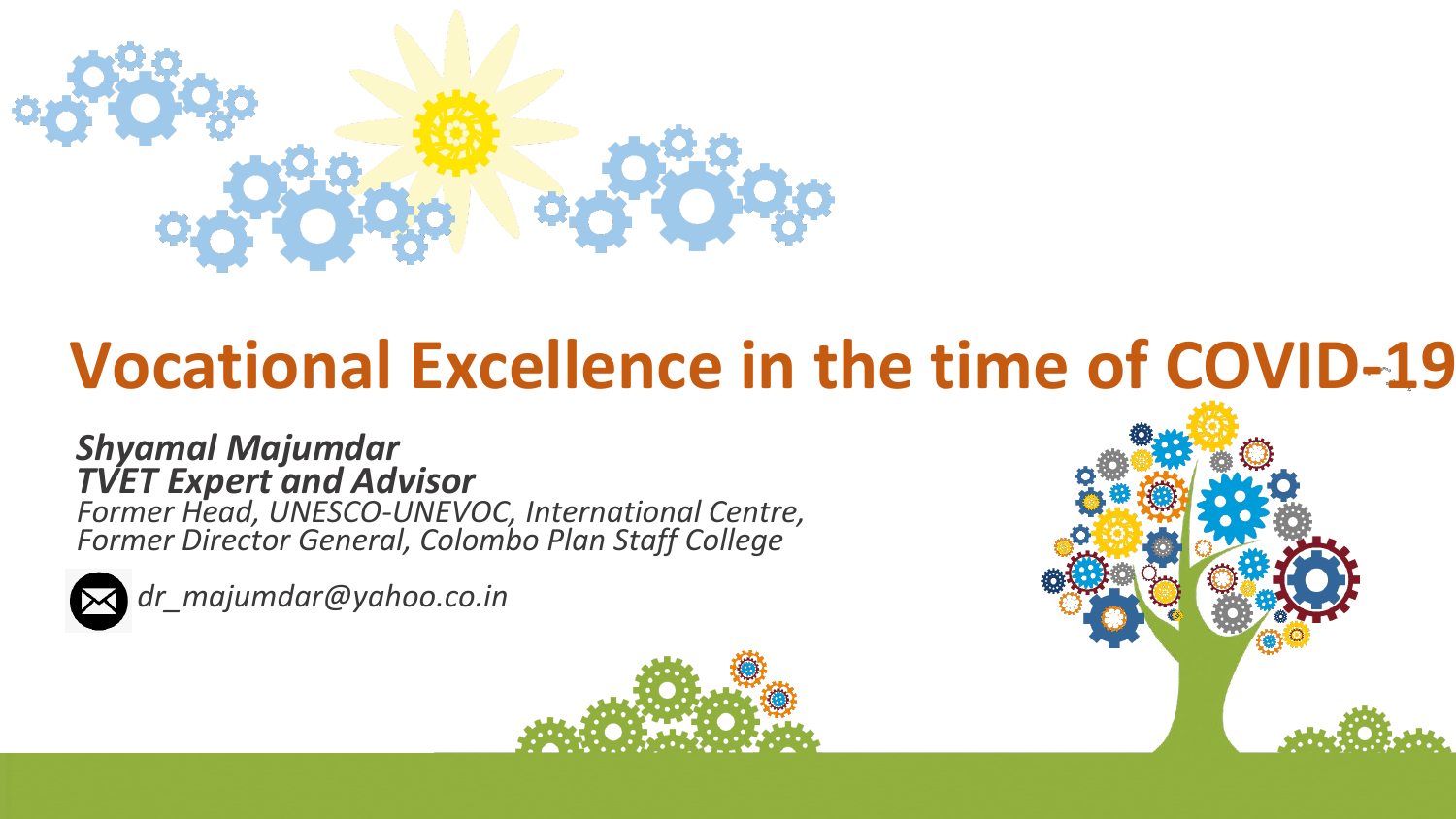#### *Excellence is a journey to continuousinnovation*

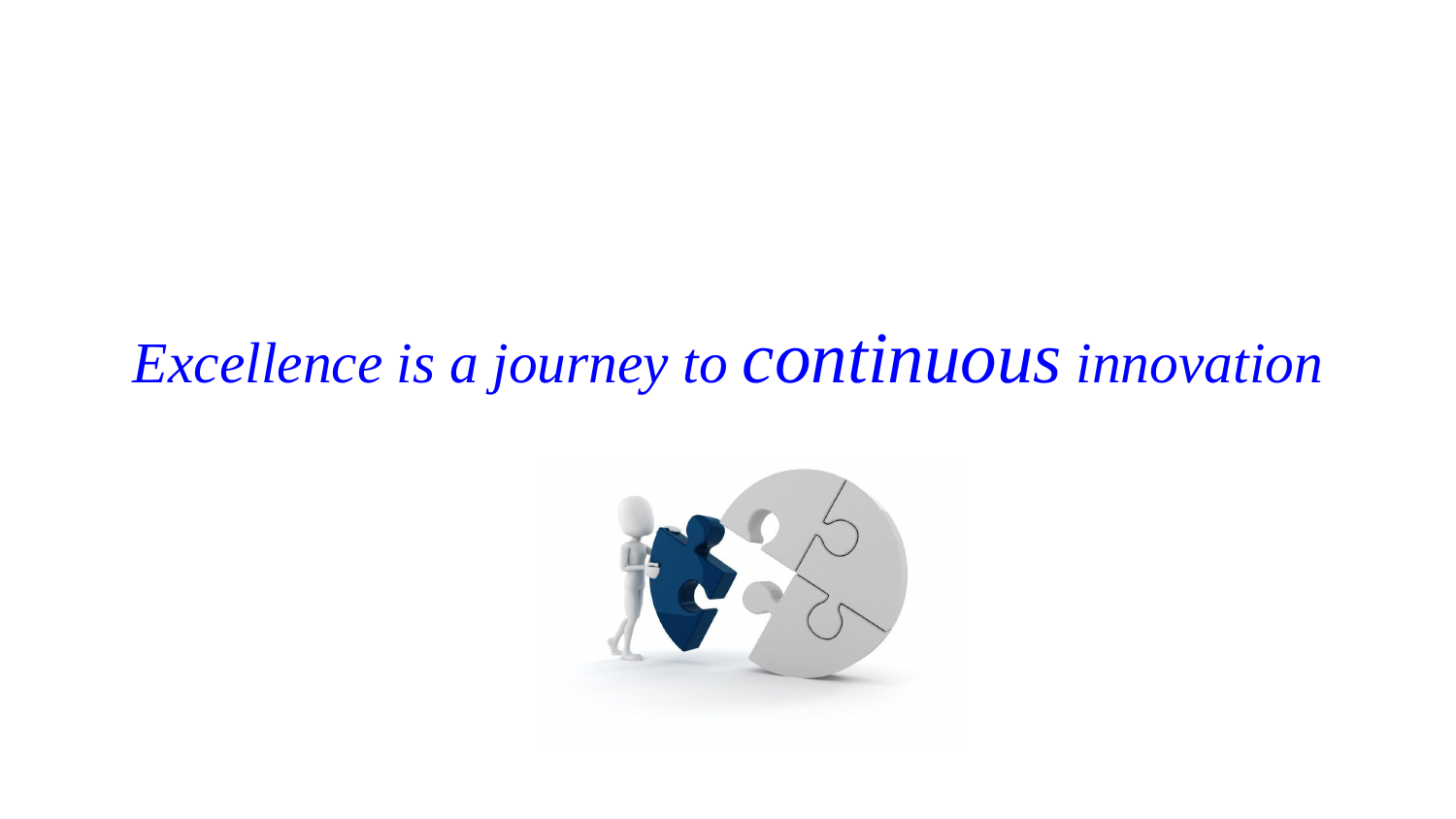#### **During COVID-19, we have confronted with three major crisis**

- ⮲ **Health Crisis**
- ⮲ **Learning Crisis**
- ⮲ **Mind-set Crisis**

**All of the above crises pose different challenges, requiring innovative solutions.**

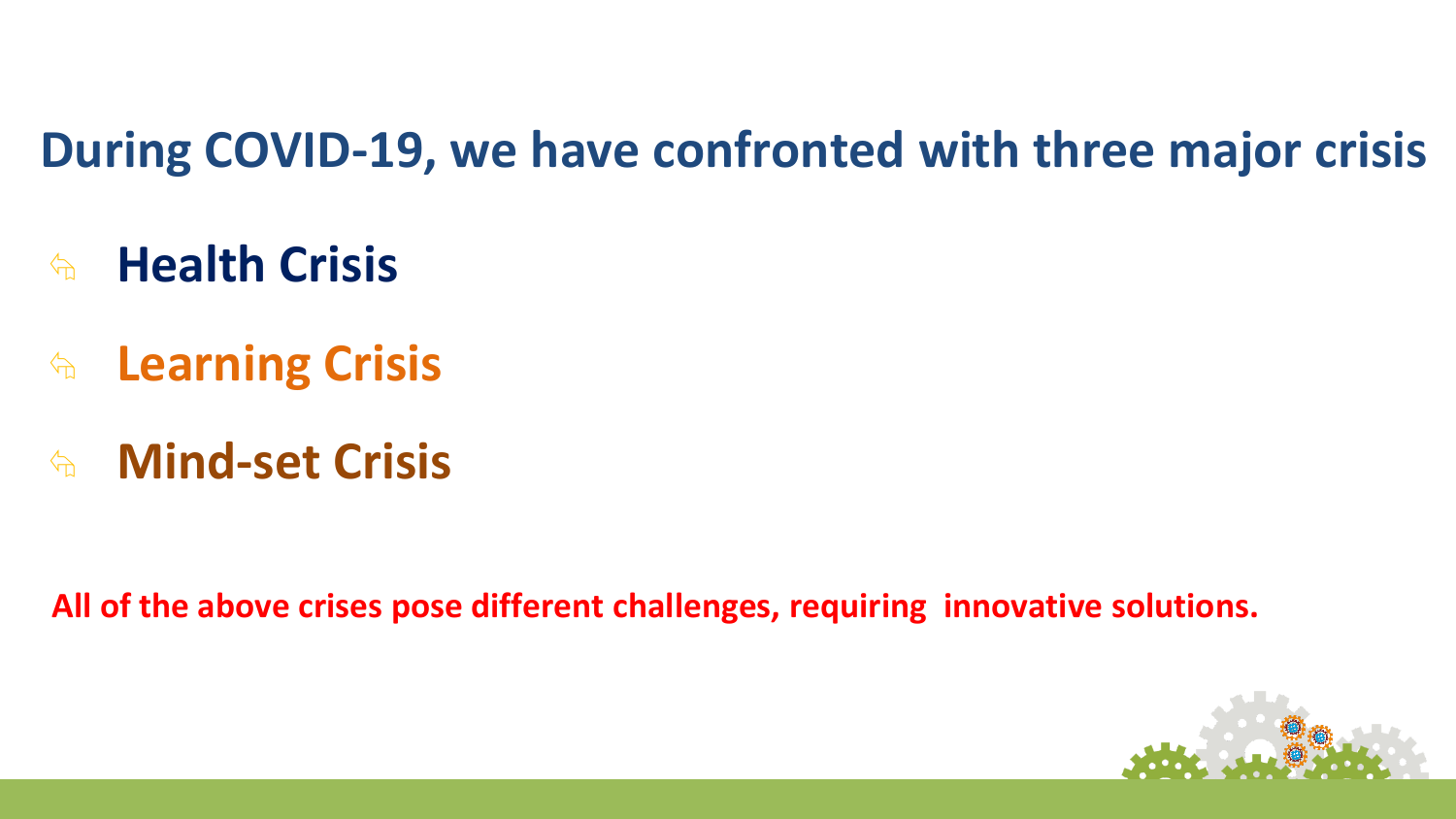### **Health Crisis**

Major issues:

• Worldwide majority health workers are at risks due to shortages of PPE. Key challenges: How to respond to a huge shortage of medical equipment/PPE?

Innovative solutions:

- TVET institutions developed various solutions based on 3D printer and S&T in response to the challenges-Face Shields, Test kits, Portable ultra sound device, Ventilators etc.
- Lessons learned:
	- Enrich productive school
	- Promote public private community partnership

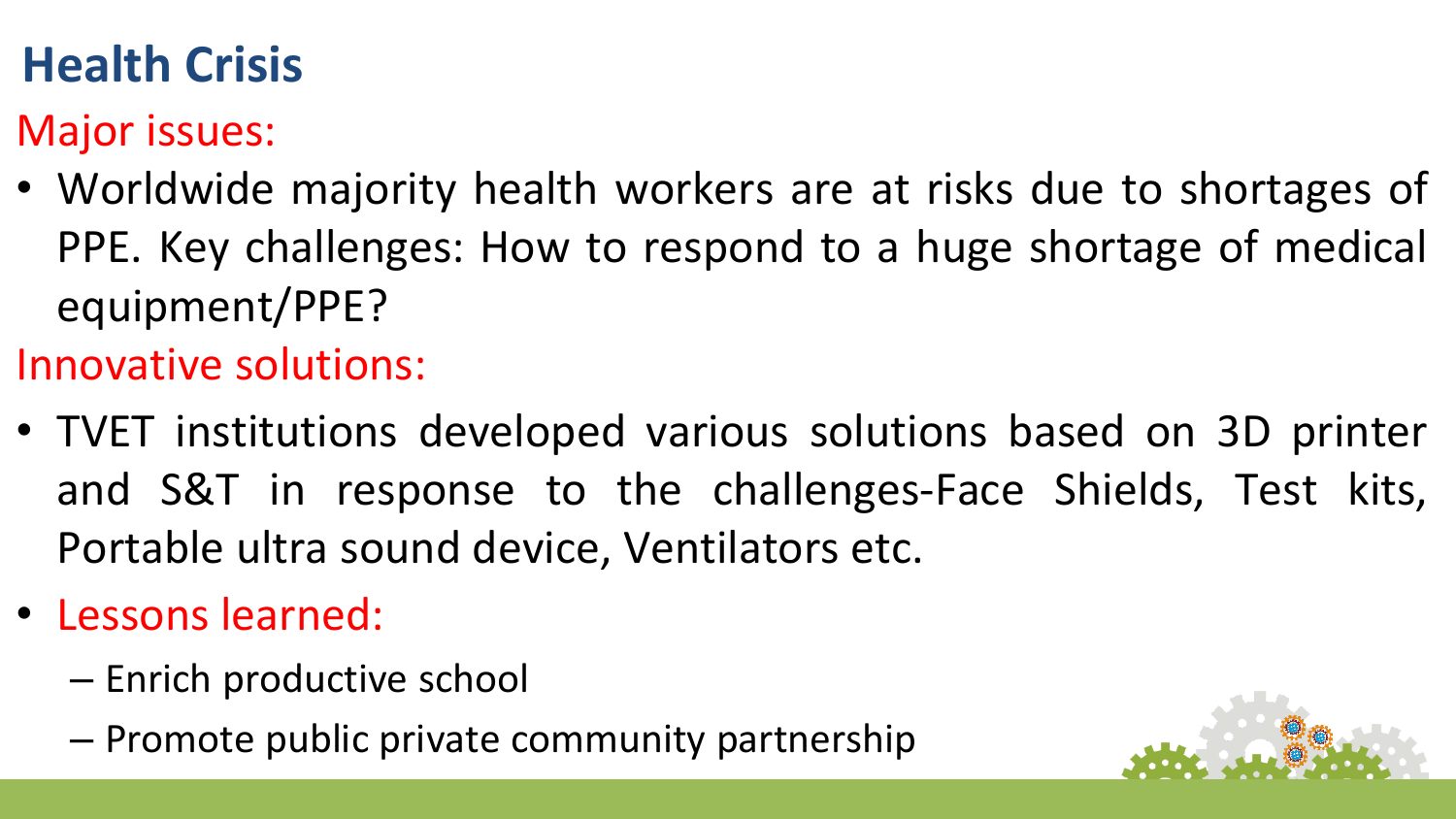#### **Learning Crisis**

- How to bridge the sudden interruptions in learning?
	- ✓ What conditions need to be created in countries where technological devt is lagging?
	- $\checkmark$  How TVET delivery system must change?
- Many TVET institutions came with innovative solutions ❑ Many countries follow mix of technology solution in the LDC and DC. ❑ Some of the advanced countries experimented full fledged online education

#### ● Lessons learned:

- Public Private Partnership providing digital learning platform
- Delivery through public/mass media broadcast (e.g., TV, radio)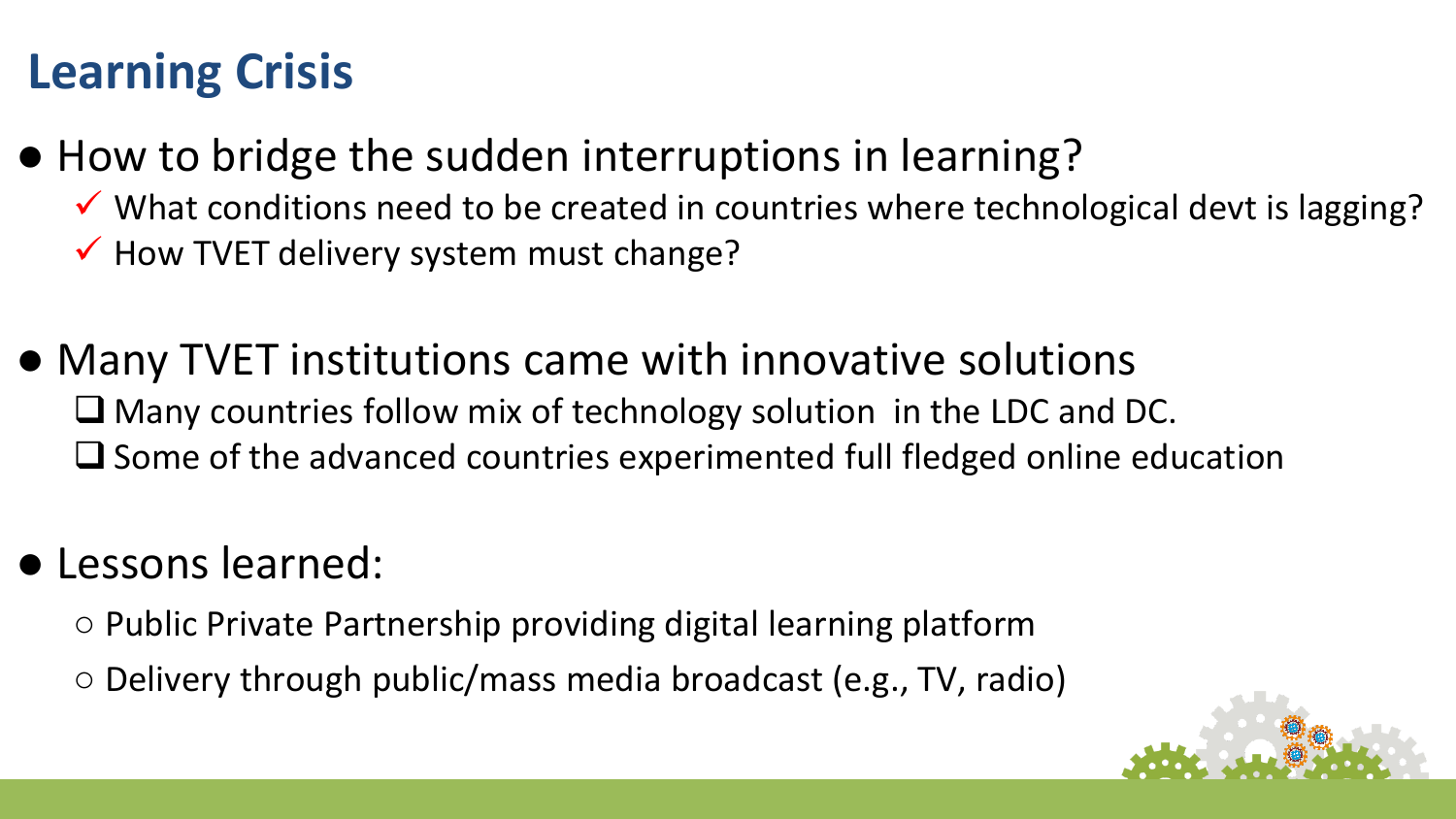#### **Mind-set Crisis**

- Developmental agenda in the past has given very limited attention to social and environment dimension.
- Post-COVID recovery is calling for a 'reset' of our innovative mind, with a new development agenda: sustainable development, biodiversity, inclusive growth, health, life skills values education and peace education.
- Lessons learned:

○ An enhanced TVET agenda: Greening, Entrepreneurial & Digital TVET

 $\circ$  We need to change the way we think and act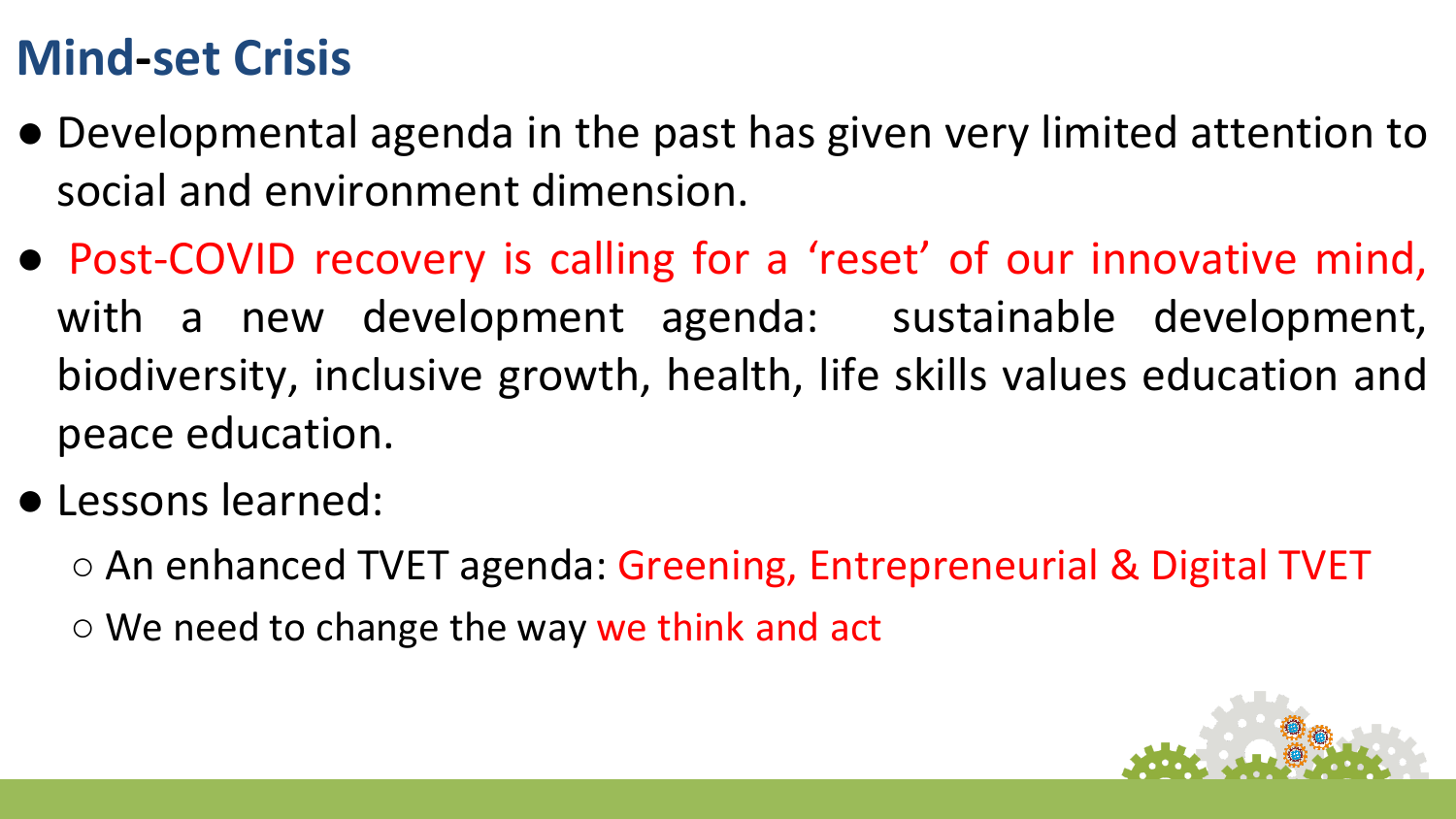#### *What are the triggers of VE in the Post-COVID recovery?*

**TVET acts as a driver of social & applied innovation** 

#### **TVET as a development vector for local & regional growth**

**TVET as an initiator to create a culture of bottom-up innovation & excellence**

**Result: TVET institutions are contributing to innovation, employability and social cohesion**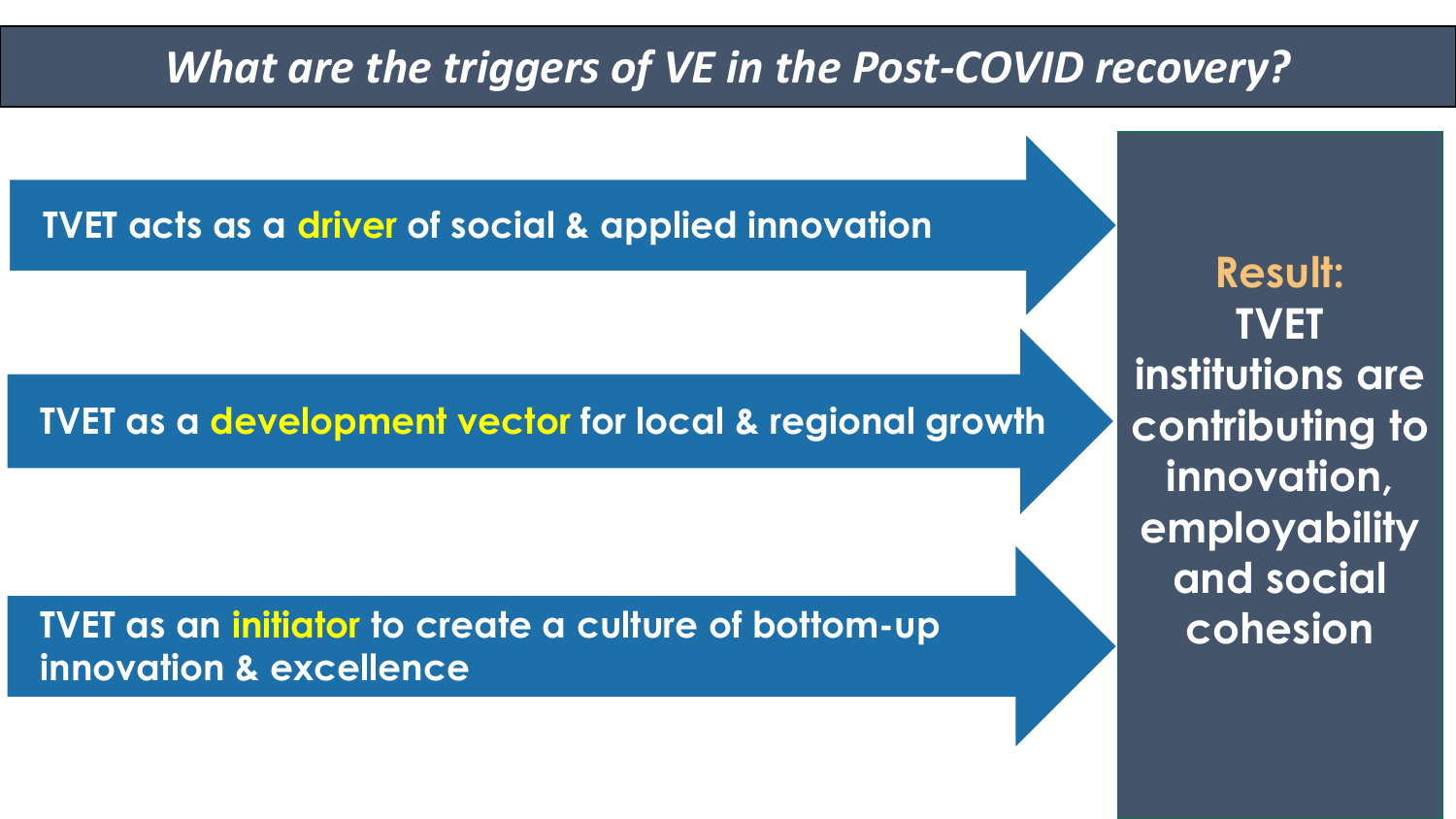## **Which Institutions trigger V. E. in COVID-19?**

- **?**
- Institutions that are adaptable, flexible, responsive, manage change and uncertainties
	- $\rightarrow$  drive Innovation with skill eco system
	- **→** support Local dev. & Regional growth
	- → Initiate Excellence in T& L
	- **→ Specialization in Digital/CC/S.D.**